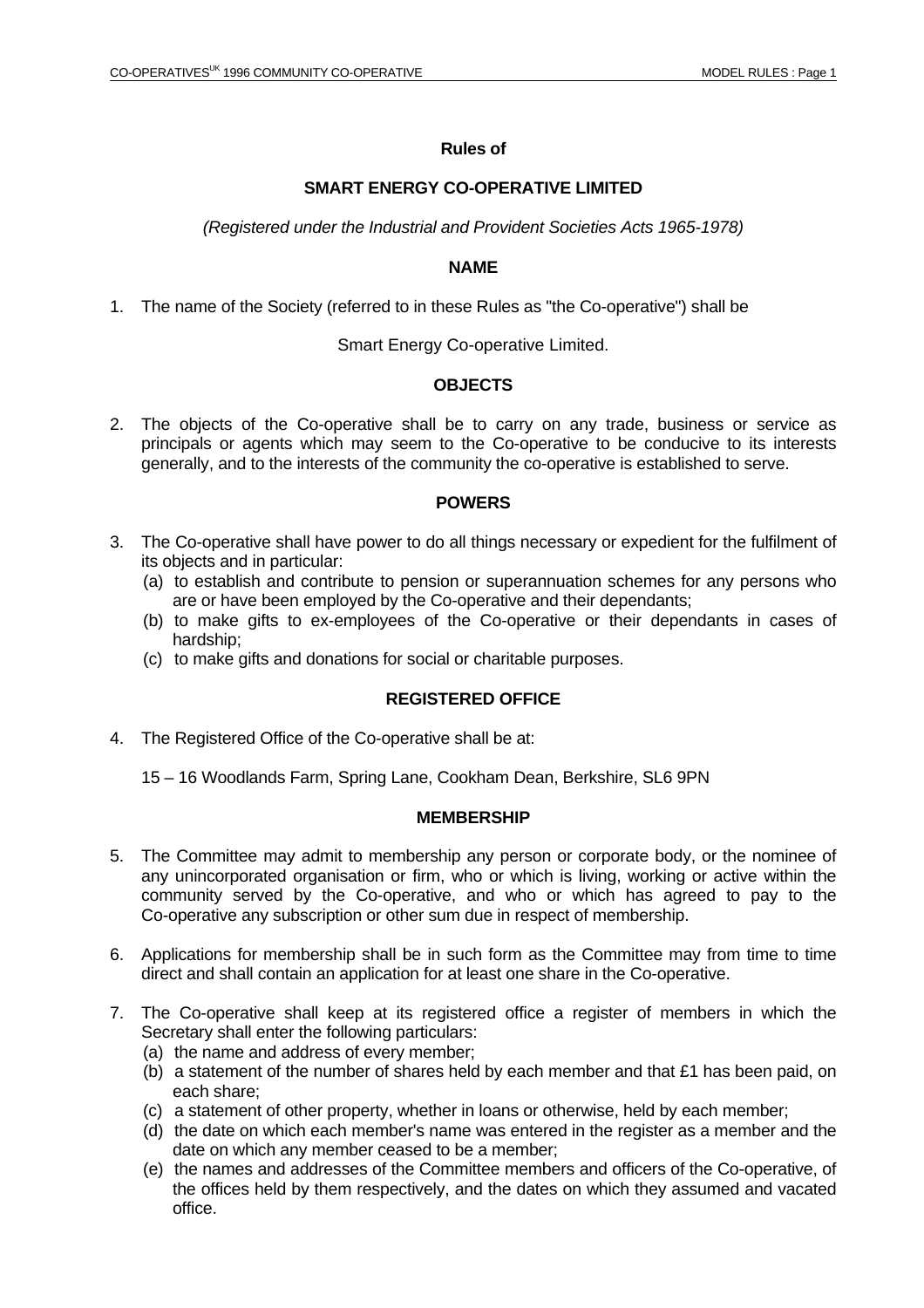8. A copy of these Rules and any amendments made to them shall be given free of charge to every member upon admission to membership and shall be provided to any other person on demand and on payment of the statutory fee chargeable for the time being in force.

### **SHARE CAPITAL**

9. (a) The shares of the Co-operative shall be par shares of the nominal value of £1.00. Every member shall hold no less than one share in the Co-operative and no more than the maximum permitted by law.

(b) Shares shall be withdrawable only in accordance with the provisions of these Rules.

 (c) The Committee shall allot to members upon their admission the shares for which they have applied, and shall allot from time to time any share or shares subsequently applied for. Shares shall normally be paid for in full upon allotment, but the Committee may at its discretion permit a member to defer payment provided that at least one share is paid for in full.

 (d) During any period when the total number of members of the Co-operative exceeds ten the Committee shall seek to ensure that no one member holds more than twenty per cent of the total shares issued by the Co-operative and may direct any member to withdraw shares to maintain this ceiling on individual shareholding.

### **WITHDRAWAL OF SHARE CAPITAL**

- 10. Subject to clauses (c) and (d) below, shares may be withdrawn by members upon giving thirteen weeks' notice to the Co-operative, provided that:
	- (a) All withdrawals shall be paid in the order in which the notices were received by the Co-operative.
	- (b) The Committee may waive any notice required for a withdrawal and may direct payment to be made without notice or on such shorter notice as they consider fit.
	- (c) Except by consent of the Committee not more than one-tenth of the issued share capital at 1st January in each year, including all sums under notice of withdrawal at that date, shall be withdrawable during the ensuing year.
	- (d) The right to withdraw may be suspended by the Committee either wholly or partially and either indefinitely or for a fixed period. The suspension shall extend and apply to all notices of withdrawal which have been received and remain unpaid at the time the resolution suspending the right to withdraw is passed by the Committee. Where the suspension is for a fixed period, such period may be extended from time to time by the Committee.
	- (e) During any period when the right of withdrawal has been suspended under clause (d), the shares of a deceased member may, at the discretion of the Committee, be withdrawn by her/his personal representative upon giving such notice as the Committee may require and subject, as regards the amount payable on withdrawal, to such deduction as the Committee may from time to time decide.
	- (f) Except where otherwise provided in these Rules, the amount to be paid to a member on withdrawal shall be the amount credited on the share or shares to be withdrawn.
	- (g) Any share withdrawn in accordance with this Rule shall be cancelled and, except as provided for in section 57 of the Act, any amount remaining unpaid on such share shall cease to be due to the Co-operative.

#### **LIEN ON SHARES**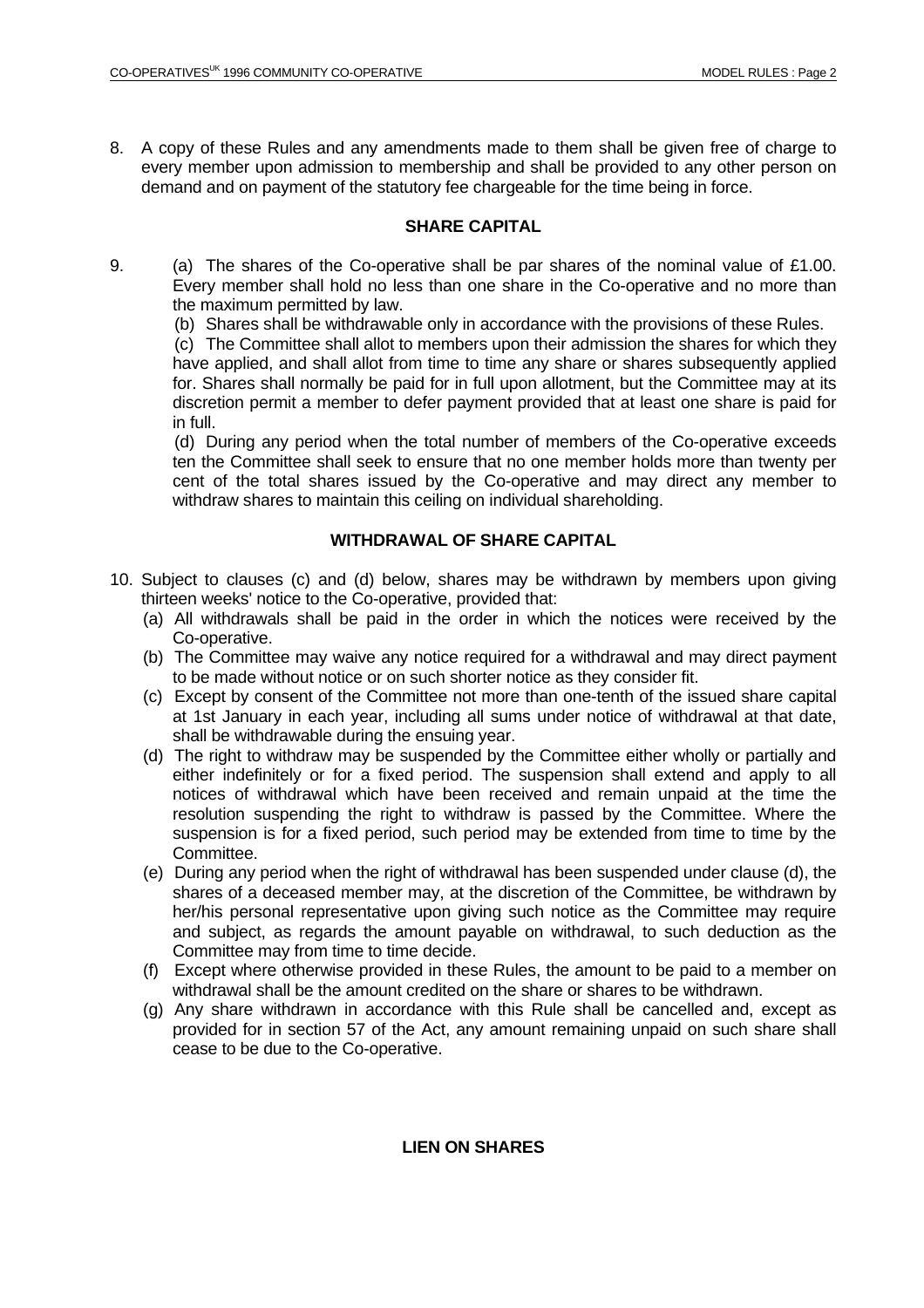11. The Co-operative shall have a lien on the shares of a member for any debt due to it by the member and may set off any sum standing to the member's credit including any loan money, interest and dividends in or towards the payment of such debt.

## **CESSATION OF MEMBERSHIP**

- 12. A member shall cease to be a member if s/he or it:
	- (a) ceases to qualify for membership under the provisions of Rule 5; or
	- (b) is wound up or goes into liquidation (if a corporate body) or is the nominee of an unincorporated organisation or firm which is wound up or goes into liquidation; or
	- (c) is the nominee of an unincorporated organisation or firm which removes or replaces her/him as its nominee.

 If a member is required to withdraw from membership under this Rule and the right to withdraw shares has been suspended, then the nominal value of her/his/its share capital shall be converted into loan stock upon such terms as may be agreed between the Committee and the member, provided that such agreement shall require the repayment of the loan within a period not exceeding three years.

- 13. A member may withdraw from the Co-operative by withdrawing all her/his/its shares in the Co-operative in accordance with Rules 10 and 11. In the event that the right to withdraw has been suspended a member may withdraw by surrendering all her/his/its shares to the Co-operative. Upon such surrender the Committee may at their discretion pay to the withdrawing member any amount not exceeding the nominal value of the shares surrendered.
- 14. (a) A member may be expelled for conduct prejudicial to the Co-operative by a resolution carried by a majority of at least two-thirds of those members voting at a Special General Meeting of the Co-operative of which due notice has been given, provided that the grounds for expulsion have been specified in the notices calling the meeting and that the member whose expulsion is to be considered shall be given the opportunity to state her/his/its case to the meeting. If on due notice having been served the member fails to attend the meeting the meeting may proceed in the member's absence.

 (b) An expelled member shall be paid the nominal value of shares held by her/him/it at the date of the expulsion or, if at the time there is in force a suspension of the right to withdraw share capital, then the value of the shares shall be converted into loan stock on such terms as may be agreed between the member and the Committee, provided that such agreement shall require the repayment of the loan within a period not exceeding three years.

 (c) No member expelled from membership shall be re-admitted except by a resolution carried by a majority of at least two-thirds of members voting at a General Meeting of which due notice has been given.

#### **GENERAL MEETINGS**

- 15. An Annual General Meeting shall be held within six months of the close of the financial year of the Co-operative, the business of which shall comprise:
	- (a) The receipt of the accounts and balance sheet and of the reports of the Committee and auditor (if any);
	- (b) The appointment of an auditor, subject to Rule 54 (b);
	- (c) The election of Committee members (or the announcement of the results of the election if held previously by ballot);
	- (d) The application of profits;
	- (e) The transaction of any other business included in the notice convening the meeting.
- 16. In addition to the Annual General Meeting, Ordinary General Meetings shall be held at approximately quarterly intervals or at such other level of frequency as may be decided from time to time by the Co-operative in General Meeting.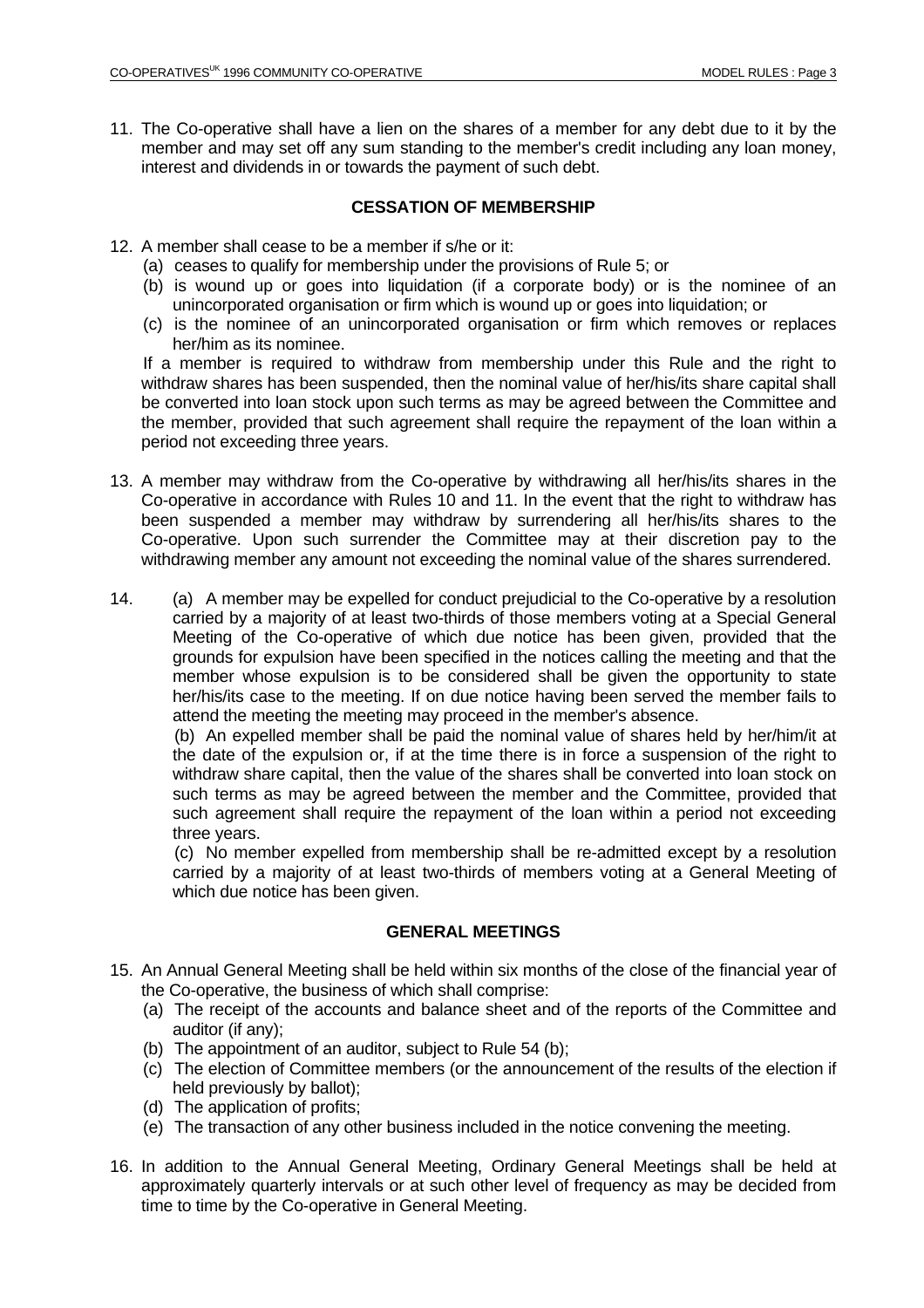- 17. A Special General Meeting shall be convened either upon an order of the Committee or at the request of three members of the Co-operative or ten per cent of the membership, whichever is the greater.
- 18. A General Meeting shall be convened by at least fourteen days' notice unless all members of the Co-operative agree to hold a General Meeting with shorter notice. Notices of meetings shall either be given to members personally or posted to them at their registered address or alternatively, if so agreed by the Co-operative in General Meeting, notices of General Meetings may be displayed conspicuously at the registered office and in all other places of business of the Co-operative to which members have access. Notices shall specify the time, date and place at which the meeting is to be held and, in the case of an Annual or a Special General Meeting, details of the business which is to be transacted at that meeting. An Annual or a Special General Meeting shall not transact any business other than that specified in the notices calling the meeting.
- 19. A notice sent by post to a member's registered address shall be deemed to have been duly served forty-eight hours after its posting. The accidental omission to send any notice to or the non-receipt of any notice by any member shall not invalidate the proceedings at the meeting.
- 20. If the Co-operative has appointed an auditor in accordance with Rule 54 (a) they shall be entitled to attend General Meetings of the Co-operative and to receive all notices of and communications relating to any General Meeting which any member of the Co-operative is entitled to receive. The auditor shall be entitled to be heard at any meeting on any part of the business of the meeting which is of proper concern to an auditor.

### **PROCEEDINGS AT GENERAL MEETINGS**

- 21. A corporate body which is a member of the Co-operative shall appoint a representative who shall during the continuance of her/his appointment be entitled to exercise in any General Meeting of the Co-operative all such rights and powers as the member organisation would exercise if it were an individual person. The Co-operative shall require such notification of an organisation's appointed representative as the Committee may from time to time decide.
- 22. No person shall be entitled to vote on any question at a General Meeting other than an individual member of the Co-operative or the duly appointed representative of a corporate body which is a member.
- 23. Every member shall hold one vote only on each question to be decided. Except where otherwise specified by these Rules or by the Act, questions shall be resolved by a simple majority of votes cast.
- 24. No business shall be transacted at a General Meeting unless a quorum is present in person. Unless and until otherwise decided by the Co-operative in General Meeting, a quorum shall be one tenth of the members of the Co-operative or five members, whichever is the greater.
- 25. If within half an hour after the time appointed for the meeting a quorum is not present, the meeting, if convened upon the requisition of members, shall be dissolved. In any other case it shall stand adjourned until a day between seven and fourteen days after the date set for the original meeting, and all members shall be given such notice as is practicable. If at such an adjourned meeting a quorum is not present within half an hour after the time set for the meeting, then the members present shall constitute a quorum.
- 26. The Chairperson of the Co-operative shall preside at every General Meeting. In the event of her/his absence or unwillingness to act, the members present shall choose one of their number to be Chairperson of the meeting.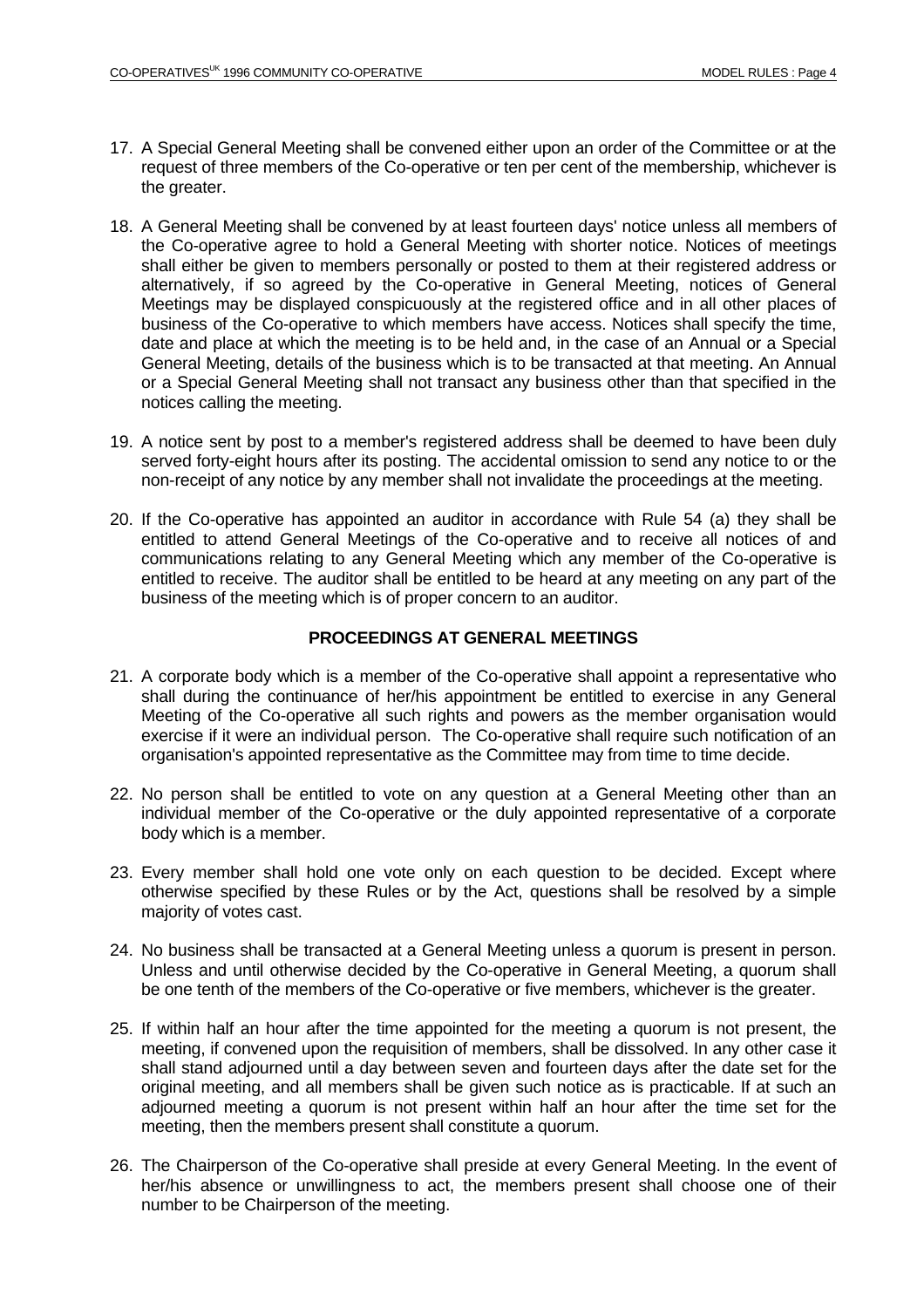- 27. The Chairperson may with the consent of any meeting at which a quorum is present, and shall if so directed by the meeting, adjourn the meeting from time to time and from place to place, but no business shall be transacted at an adjourned meeting other than the business left unfinished at the meeting from which the adjournment took place. Where a meeting is adjourned for twenty-one days or more, notice of the adjourned meeting shall be given as in the case of the original meeting; otherwise it shall not be necessary to give any notice of an adjournment or of the business to be transacted at an adjourned meeting.
- 28. At any General Meeting a resolution put to the vote of the meeting shall be decided on a show of hands unless a secret ballot is, before or on the declaration of the result of the show of hands, demanded by at least three members present. Unless a secret ballot be so demanded, a declaration by the Chairperson that a resolution has on a show of hands been carried or lost with an entry to that effect in the book containing the minutes of the proceedings of the Co-operative shall be conclusive evidence of the fact without proof of the number or proportions of the votes recorded in favour or against such resolution.
- 29. If a secret ballot is duly demanded it shall be taken in such a manner as the Chairperson directs, provided that no member shall have more than one vote, and the result of the ballot shall be deemed to be the resolution of the meeting at which the ballot was demanded.
- 30. The demand for a secret ballot shall not prevent the continuance of a meeting for the transaction of any other business than the question upon which a ballot has been demanded. The demand for a secret ballot may be withdrawn.
- 31. In the case of an equality of votes, whether on a show of hands or on a ballot, the Chairperson shall not have a second or casting vote and the resolution shall be deemed to be lost.
- 32. The Co-operative may invite other persons who are not members to attend General Meetings, with or without speaking rights and without voting rights.

#### **AMENDMENTS TO RULES**

33. Any of these Rules may be rescinded or amended or a new Rule made by a vote of three quarters of those members of the Co-operative voting at a Special General Meeting of which fourteen clear days' prior notice has been given, such notice to include details of the change(s) to be proposed at that meeting. No amendment of Rules is valid until registered by the Financial Services Authority.

#### **COMMITTEE OF MANAGEMENT**

- 34. The Co-operative shall have a Committee comprising not less than three and not more than fifteen persons. The initial Committee members from incorporation until the first Annual General Meeting shall be appointed by the founder members of the Co-operative.
- 35. A Committee member shall, subject to Rule 42 below, hold office until the end of the next Annual General Meeting following her/his election. Retiring members shall be eligible for re-election at the Annual General Meeting at which they retire.
- 36. New Committee members shall be elected in accordance with such procedures as may be adopted by the Co-operative from time to time, provided that only members of the Co-operative and representatives of organisations which are members may stand for election to, or nominate persons to stand for election to the Committee.
- 37. The Committee may at any time co-opt any member of the Co-operative or the representative of an organisation which is a member to fill a casual vacancy in the Committee, provided that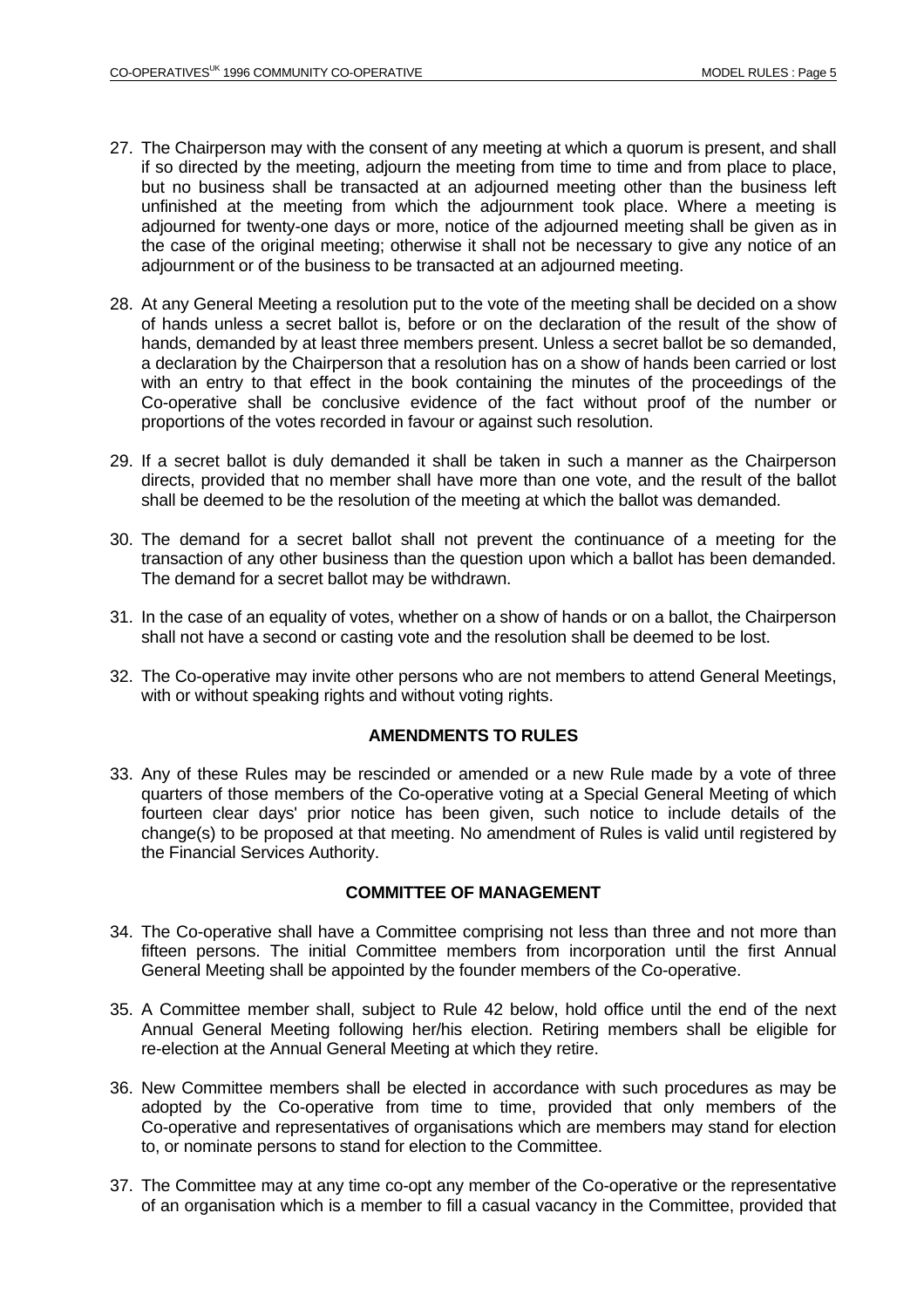at no time shall more than one-third of the members of the Committee be co-opted members. A casual vacancy shall be deemed to exist if the number of Committee members should drop below the minimum prescribed in these Rules or below the number elected at the preceding Annual General Meeting.

- 38. In the event that the size of the Committee should drop below the minimum number of members prescribed in these Rules, the members of the Committee may act to increase their number or to call a General Meeting of the Co-operative, but for no other purpose.
- 39. A Committee member shall declare an interest in any contract or matter in which s/he has a personal material or financial interest, whether directly or indirectly, and shall not vote in respect of such contract or matter except where that interest is shared with a majority of the other members of the Committee.
- 40. Committee members shall only be entitled to fees or remuneration for services actually rendered to the Co-operative, whether as employees or otherwise.
- 41. Committee members may be paid all reasonable and proper expenses incurred by them in attending and returning from meetings of the Committee or General Meetings of the Co-operative or in connection with the business of the Co-operative.
- 42. The office of Committee member shall be immediately vacated if s/he:
	- (a) resigns her/his office in writing to the Co-operative; or
	- (b) ceases to be a member of the Co-operative for any reason whatsoever (or is the representative of a corporate body which ceases to be a member); or
	- (c) is removed from office by a majority vote of the Co-operative at a Special General Meeting, the notices for which specified that the question of the Committee member's removal was to be considered; or
	- (d) in the opinion of a majority of the Committee, fails to declare her/his interest in any contract as referred to in Rule 39; or
	- (e) is absent from three successive meetings of the Committee during a continuous period of twelve months without special leave of absence from the Committee and they decide that s/he has by reason of such absence vacated office; or
	- (f) becomes bankrupt or, in the opinion of a majority of the Committee, incapable on medical or psychological grounds of carrying out the functions of a Committee member.

## **HONORARY OFFICERS**

43. Members of the Committee shall elect a Chairperson, Secretary and Treasurer of the Co-operative from amongst their own number. Any honorary officer so appointed may be removed or replaced by a majority vote of the Committee at any time, or by a majority vote of the members at a Special General Meeting the notices for which specified that the matter was to be raised.

## **POWERS AND DUTIES OF THE COMMITTEE**

44. The business of the Co-operative shall be managed by the Committee who may pay all expenses of the formation of the Co-operative as they think fit and may exercise all such powers of the Co-operative as may be exercised and done by the Co-operative and as are not by statute or by these Rules required to be exercised or done by the Co-operative in General Meeting, provided that any arrangement involving the disposal or mortgaging or charging (as security for debt) of assets equivalent in value to one-third or more of the total value of the last published balance sheet of the Co-operative must be ratified by a Special General Meeting before such arrangement is entered into.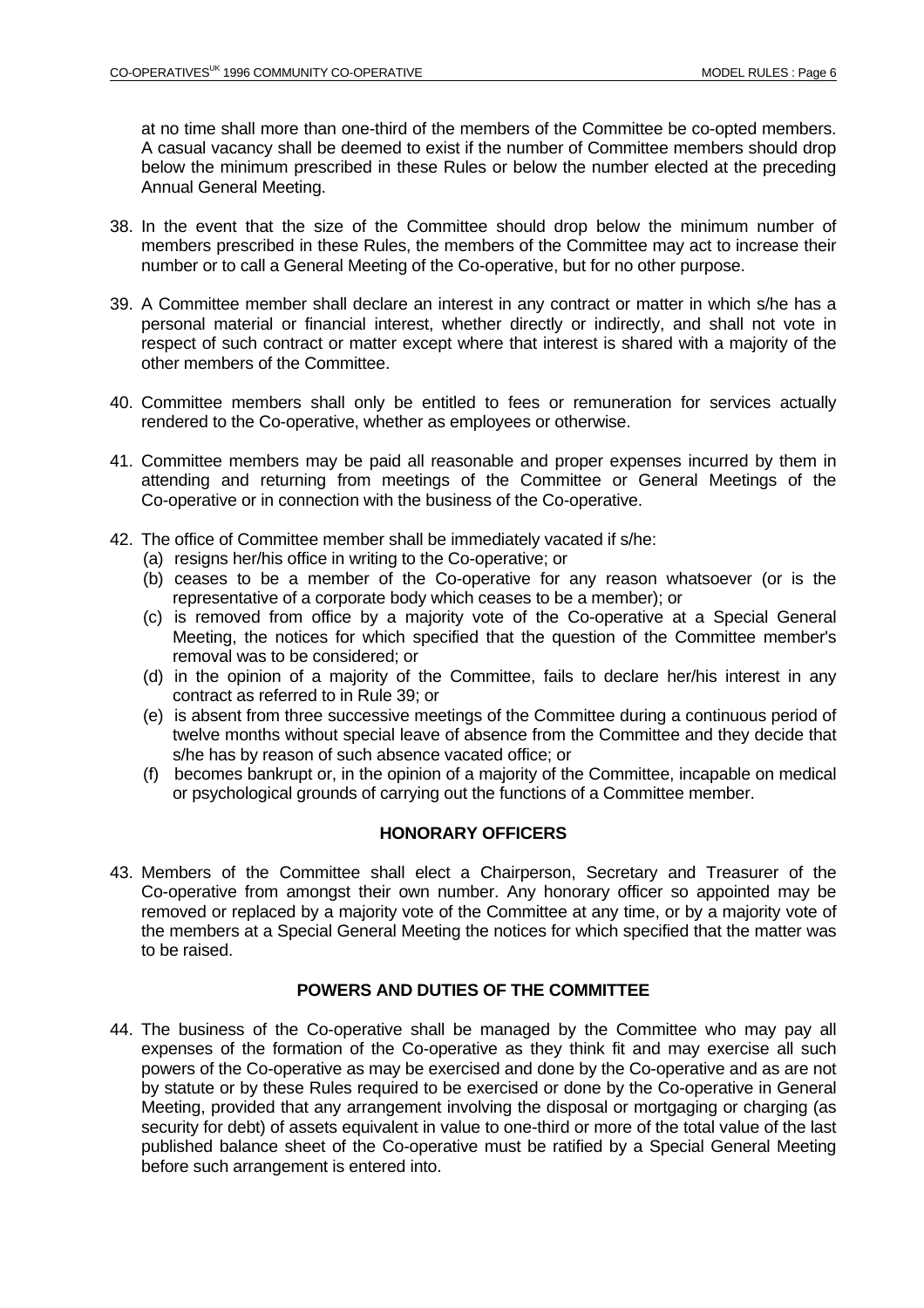- 45. No regulation made by the Co-operative in General Meeting shall invalidate any prior act of the Committee which would have been valid had that regulation not been made.
- 46. All cheques, promissory notes, drafts, bills of exchange and other negotiable instruments, and all receipts for monies paid to the Co-operative shall be signed, drawn, accepted, endorsed, or otherwise executed in such manner as the Committee shall from time to time direct.
- 47. Without prejudice to its general powers, the Committee may exercise all the powers of the Co-operative to borrow money and to mortgage or charge its undertaking and property or any part of it and to issue debentures and other securities whether outright or as security for any debt, liability or obligation of the Co-operative or of any third party.

#### **PROCEEDINGS AT COMMITTEE MEETINGS**

- 48. The Committee may meet together for the despatch of business, adjourn and otherwise regulate their meetings as they think fit. The Secretary shall at the request of two or more Committee members summon a meeting of the Committee at any reasonable time by giving all Committee members reasonable notice of the date, time and venue for the meeting and the general nature of the business to be considered.
- 49. The quorum necessary for the transaction of business at a Committee meeting shall be one half of the members of the Committee, provided that no meeting shall be quorate if one half or more of those present are co-opted Committee members.
- 50. At every Committee meeting the Chairperson of the Co-operative shall preside, but in the event of her/his absence or unwillingness to act the members present shall choose one of their number to be Chairperson of the meeting.
- 51. The Committee shall cause proper minutes to be made of all the proceedings of the Co-operative, of the Committee and of any sub-committees. All such minutes shall be open to inspection by any member of Committee at all reasonable times.
- 52. Questions arising at Committee meetings shall be decided by a majority of votes of those present. In the event of a tied vote the Chairperson shall not have a second or casting vote and the resolution shall be deemed to be lost.

#### **BORROWING**

53. (a) The Co-operative shall have power to borrow money from its members and others for the purposes of the Co-operative providing that the amount outstanding at any one time shall not exceed £10,000,000.

 (b) The Co-operative shall have power to mortgage or charge any of its property, including the assets and undertakings of the Co-operative, present and future, and to issue loan stock, debentures and other securities for money borrowed or for the performance of any contracts of the Co-operative or its customers or persons or corporations having dealings with the Co-operative.

 (c) The rate of interest on money borrowed, except on money borrowed by way of bank loan or overdraft or from a finance house or on mortgage from a Building Society or Local Authority shall not exceed 6½% per year or 3% above the base lending rate of the Co-operative's bankers at the commencement of the loan, whichever is the higher.

 (d) The Co-operative may receive from any persons donations or loans free of interest towards its work but shall not receive money on deposit.

## **AUDITORS**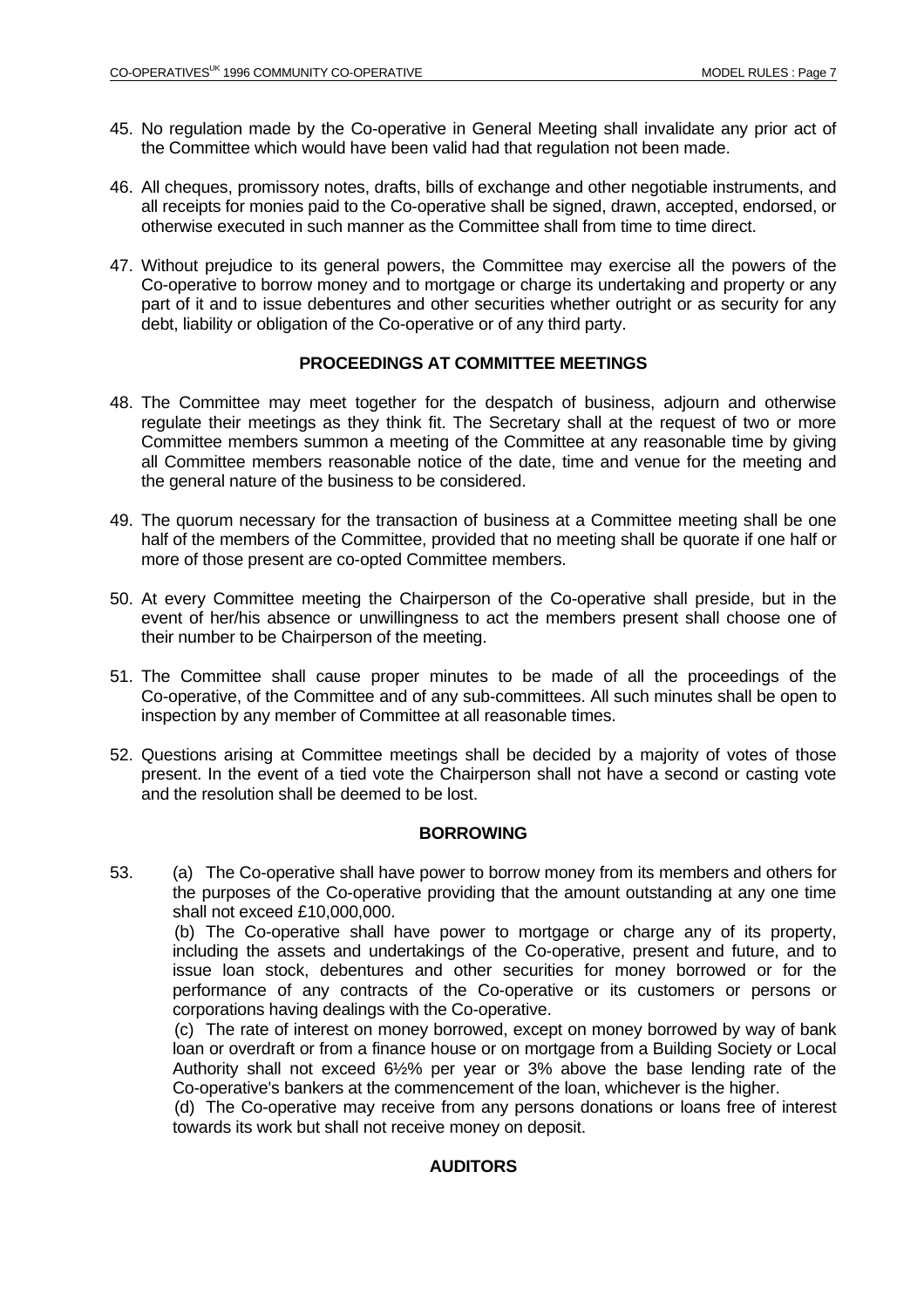54. (a) Subject to clause (b) below, the Co-operative shall appoint in each financial year an auditor qualified under section 7 of the Friendly and Industrial and Provident Societies Act 1968 to audit the Co-operative's accounts and balance sheet for the year.

 (b) The Co-operative shall (subject to Rule 54 (c)) be exempt from the obligation to appoint a qualified auditor if during the preceding financial year it met such criteria regarding low levels of income and/or expenditure or other factors as to qualify it for statutory exemption from the need to appoint qualified auditors.

 (c) The members of the Co-operative shall in general meeting vote every year to allow the Co-operative to apply the audit exemption. Such a resolution shall be deemed to have been passed if less than 20 per cent of the total number of votes cast are against the resolution and less than ten per cent of the members of the co-operative cast their votes against the resolution.

- (d) None of the following persons shall be appointed as auditor of the Co-operative:
- an officer or employee of the Co-operative;
- a person who is a partner or employee of or who employs an officer of the Co-operative.

 (e) The first appointment of an auditor shall be made within three months of the registration of the Co-operative and shall be made by the Committee if no General Meeting is held within that time. The Committee may appoint an auditor to fill a casual vacancy occurring between General Meetings. Except as specified in these cases, every appointment of an auditor shall be made by a resolution of a General Meeting of the Co-operative.

 (f) An auditor for the preceding financial year shall be re-appointed as auditor of the Co-operative for the current financial year unless:

- (i) a resolution has been passed at a General Meeting appointing someone else as auditor or providing expressly that s/he shall not be re-appointed; or
- (ii) s/he has given notice in writing to the Co-operative of her/his unwillingness to be re-appointed; or
- (iii) s/he is ineligible for appointment as auditor of the Co-operative for the current financial year; or
- (iv) s/he has ceased to act as auditor of the Co-operative by reason of incapacity.

 (g) Any resolution of a General Meeting of the Co-operative either to remove an auditor from office or to appoint another person as auditor shall not be effective unless notice of the proposed resolution has been given to the Co-operative at least twenty-eight days prior to the meeting at which the resolution is to be considered. At least fourteen days' notice of such resolution must then be given to members of the Co-operative in the manner prescribed in Rule 18 and in writing to the auditors.

#### **ANNUAL RETURN**

- 55. Every year and within the period prescribed by statute, the Secretary shall send to the Financial Services Authority the annual return, in the form prescribed by the Financial Services Authority, relating to its affairs for the period required by the Act to be included in the return together with:
	- (a) a copy of the report of the auditor on the Co-operative's accounts for the period included in the return or a copy of such other report (if any) as is required by statute for such period, and;
	- (b) a copy of each balance sheet made during that period and of the report (if any) of the auditor or other appropriate person as required by statute on that balance sheet.
- 56. The Co-operative shall on demand supply free of charge to any member, or to any person with an interest in the funds of the Co-operative, a copy of the latest annual return together with a copy of the auditor's report on the accounts and balance sheet contained in the return.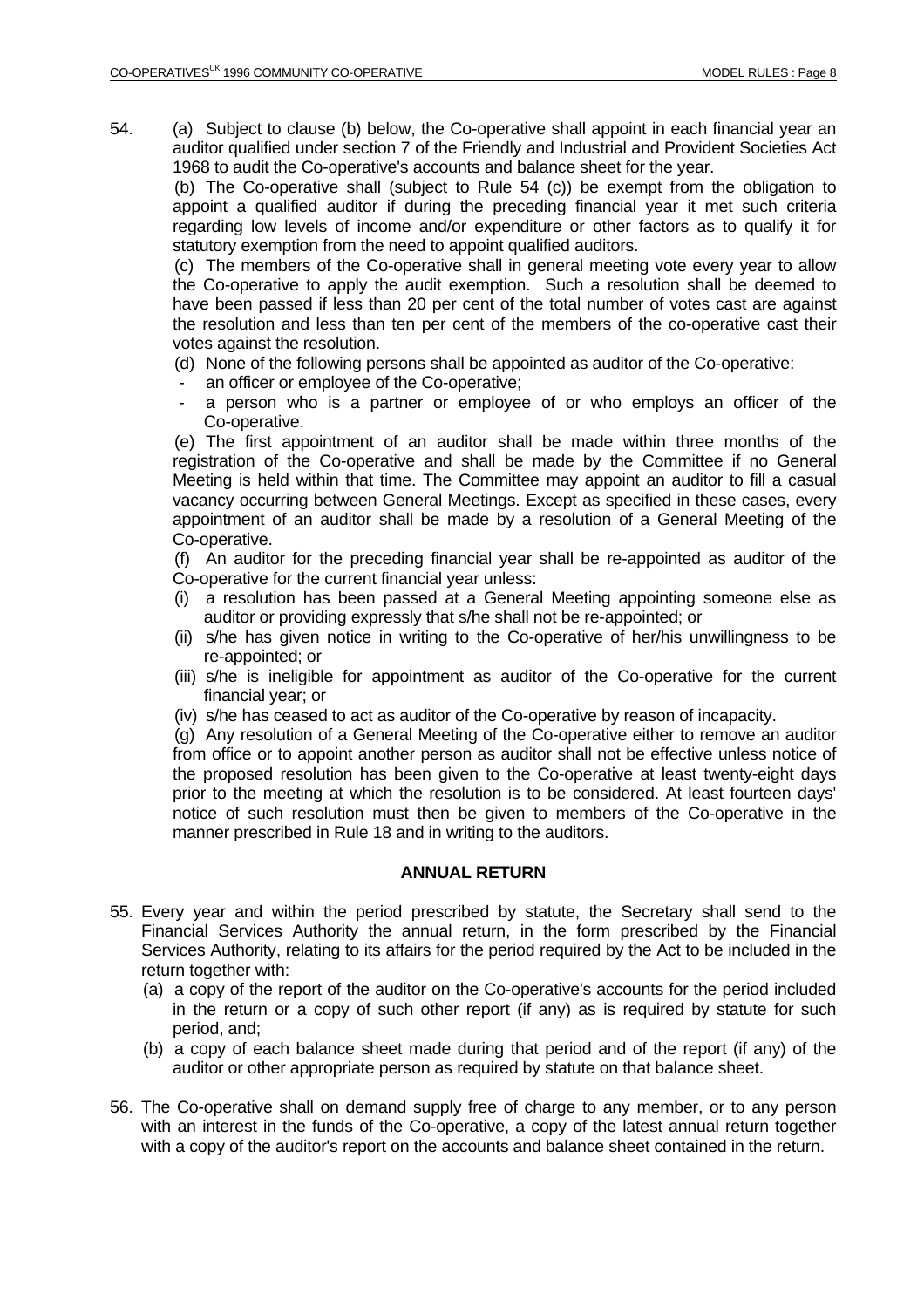57. The Co-operative shall at all times keep a copy of the latest balance sheet of the Co-operative together with a copy of the corresponding auditor's report hung up in a conspicuous place at the registered office.

## **PROCEEDINGS ON DEATH OR BANKRUPTCY OF A MEMBER**

58. (a) Upon a claim being made by the personal representative of a deceased member or the trustee in bankruptcy of a bankrupt member to any property in the Co-operative belonging to the deceased or bankrupt member, the Co-operative shall transfer or pay such property to which the personal representative or trustee in bankruptcy has become entitled as the personal representative or trustee in bankruptcy may direct them. (b) A member may in accordance with the Act nominate any individual or individuals to whom any of her/his property in the Co-operative at the time of her/his death shall be

transferred, but such nomination shall only be valid to the extent of the amount for the time being allowed in the Act. On receiving a satisfactory proof of death of a member who has made a nomination the Co-operative shall, in accordance with the Act, either transfer or pay the full value of the property comprised in the nomination to the person entitled thereunder.

# **APPLICATION OF PROFITS**

- 59. The profits of the Co-operative shall be applied as follows in such proportions and in such manner as may be decided by the Co-operative at the Annual General Meeting:
	- (a) first, to a general reserve for the continuation and development of the Co-operative;
	- (b) secondly, in paying dividends on issued share capital at a rate not exceeding 10 per cent;
	- (c) thirdly, in making payments for social or charitable purposes within the community served by the Co-operative.

#### **SEAL** SEAL SEAL SEAL SEAL SEAL

60. If the Society has a seal it shall be kept in the custody of the Secretary and used only by the authority of the Committee of Management. Sealing shall be attested by the signature of two members of the Committee of Management or of one member of the Committee of Management and the Secretary for the time being. If the Society does not have seal, a document which would have previously required to be sealed, should be signed by a member of the Committee of Management and secretary or two members of the Committee of Management and accompanied by a written statement that the document has been executed by the society as if under common seal.

## **INVESTMENT OF FUNDS**

61. The Co-operative may invest any part of its funds in the manner set out in Section 31 of the Industrial and Provident Societies Act 1965.

## **REGULATIONS**

62. The Co-operative in General Meeting or the Committee may from time to time make, adopt and amend such regulations in the form of bye-laws, standing orders, secondary rules or otherwise as they may think fit for the management, conduct and regulation of the affairs of the Co-operative and the proceedings and powers of the Committee and sub-committees. No regulation shall be made which is inconsistent with these Rules or the Act. All members of the Co-operative and the Committee shall be bound by such regulations whether or not they have received a copy of them.

## **DISSOLUTION**